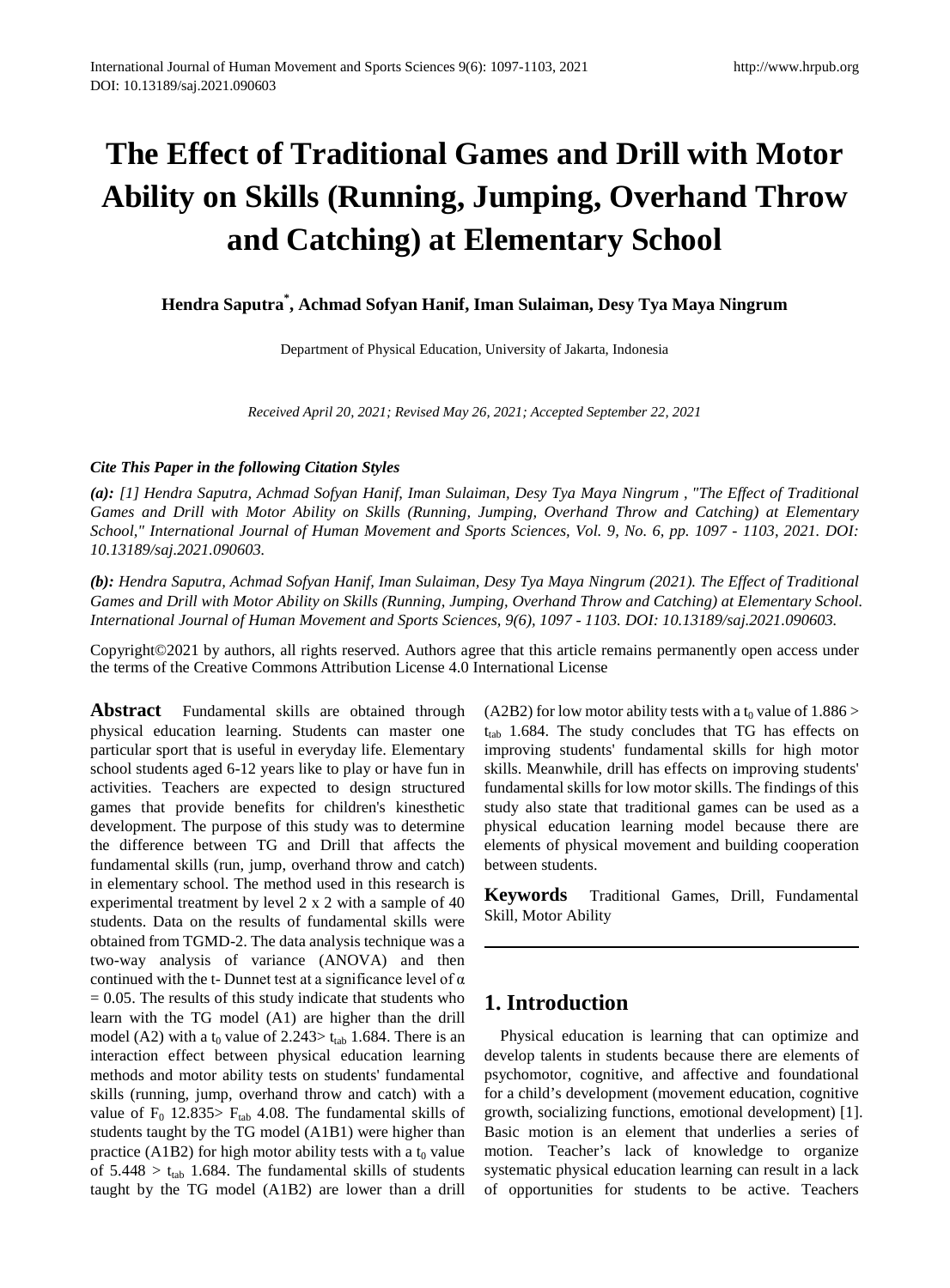implement Game-Centered Approaches and identify the challenge presented by prior experiences of learning games, which were mostly based on a traditional approach [2]. Educational policies and teachers' lack of training were the primary restrictions related to promoting opportunities for children to learn motor skills [3]. The REACH program provides a model for a service-learning approach where pre-service students can practice and refine their teaching skills through extended involvement in an after-school program that served students in a low SES community [4]. It is hoped that the fundamental skills acquired through physical education learning will allow students to master a particular sport and be useful for carrying out physical activities in everyday life. Physical education has allowed us to identify discourses they drew on in their everyday practice [5].

Fundamental skills must be mastered and possessed by all students at elementary school because they are the types of sports students like and can be a basis for participating in physical education learning. Self-controlled video feedback without the guidance of a teacher on movement technique led to similar learning effects as traditional guidance of the teacher in a PE context [6]. Learning that is carried out in elementary schools cannot be separated from the activities of coaching and developing students' multilateral movement skills, so that later it is expected that there will be a perfect movement directed at one type of sport. Silat, Taekwondo, and Karate have similar skills such as kicking, jumping, punching, and so on [7]. Physical education is indeed an assemblage that are comprised of epistemological (usually science-based), material (humans, gym equipment, etc.), and subjective (gender, ethnicity, etc.) bodies [8]. The process of designing the resource has demonstrated overwhelmingly that 'ease of use' is a primary consideration for teachers. The issues such as access to equipment, access to novel learning activities and their suitability for learners, play a significant role in the uptake and acceptance of the resource [9].

Games can also develop physical, motor, social, emotional, and personality aspects of students. Rules and game must also be designed to develop interaction between students and be adapted to students' thinking abilities. Playing traditional games maintains physical health, improves spiritual and mental states, and institutionalizes cultural values [10]. A deepening of understanding of how game forms and gameplay will improve the quality of learning experiences in games, foster increasing and prolonged engagement of students [11]. That models of game learning actually process towards an aspect of physical education, then the Transforming Play model/process [12]. Performance improvements were associated with contextual features of extended team membership and consequent attunement of game-play interpersonal dynamics, nature of peer-teaching mediation, and game form design [13].

The application of traditional games (TG) in physical education learning can not only increase students' activity but also can be used to preserve culture. Traditional games (TG) are a first-rate pedagogical tool available to physical education teachers [14]. Indonesia is famous for its many tribes and cultures, so that each place/province has its own special characteristics. Traditional games are activities that grow and develop in certain areas, where there are cultural values and social values that are taught from one generation to the next.

From this game children will be able to develop physically, get useful and meaningful experiences, build relationships with friends and be able to preserve the nation's culture. The Sport Education Model (SEM) could be considered more effective than and Direct Instruction (DI) to improve Primary Education students' Physical Activity levels, game performance and friendship goals [15]. The research results have shown an improvement of human relations between students in class, and an increase of students' socialization outside classes, after implementing traditional games in school [16]. In addition, traditional games can also fill spare time as physical activity and improve physical fitness. That physical activity can be used as a means of stimulating cognitive skills and students' development in university training programs to optimize certain cognitive functions and improve learning [17]. Many traditional games have been lost due to the time and technology, so students in schools are less familiar with culture and games that can be applied as a physical education learning material in schools. Traditional games can play a key role in the emotional facets of physical education [18]. The table below (Table 1 and 2) will explain the season plan of each learning model in this study.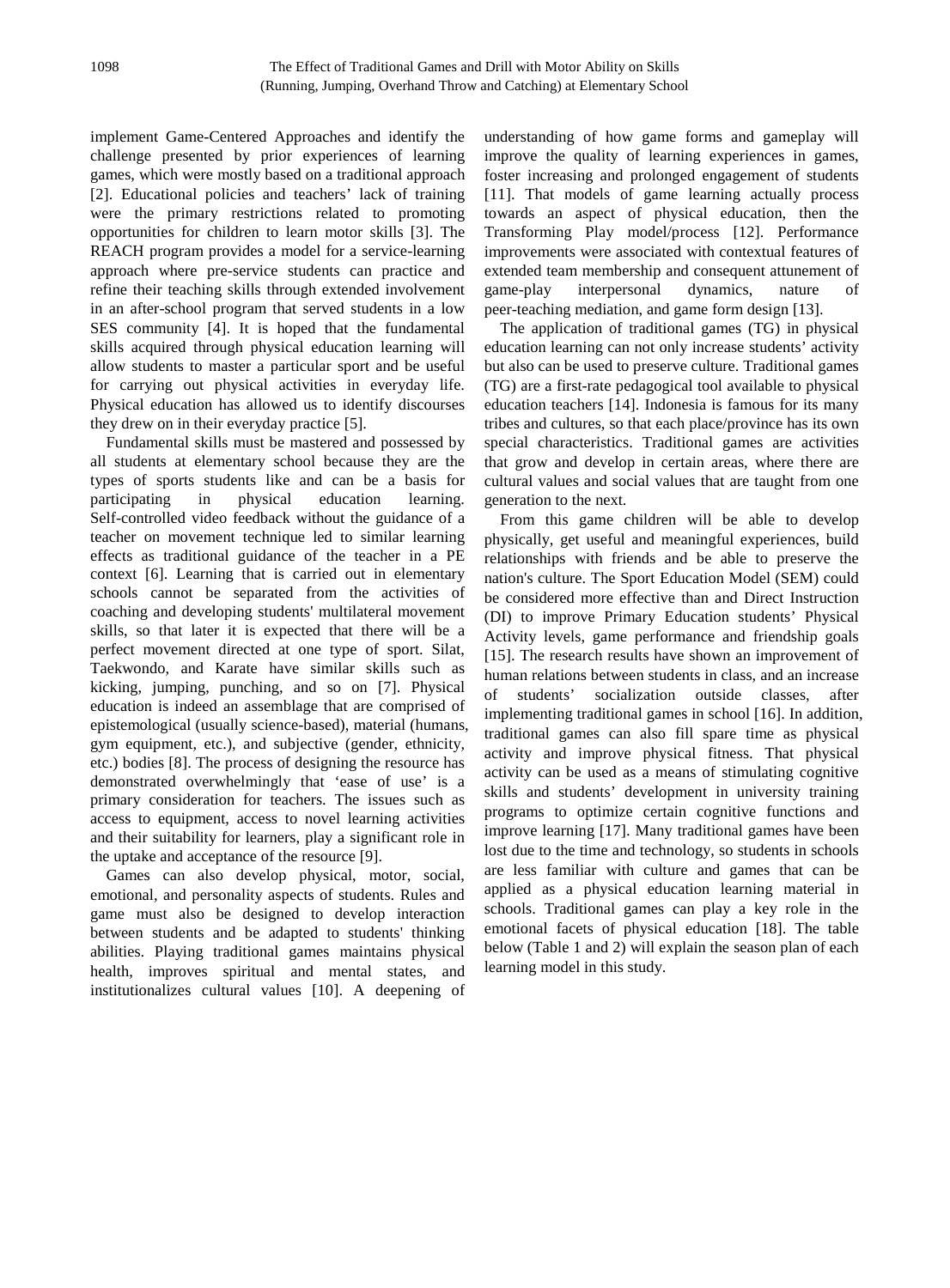| <b>Season I</b>                                                                                                                                                                                       | <b>Season II</b>                                                                                                              |           | <b>Season III</b>                                                                            |
|-------------------------------------------------------------------------------------------------------------------------------------------------------------------------------------------------------|-------------------------------------------------------------------------------------------------------------------------------|-----------|----------------------------------------------------------------------------------------------|
| Lesson 1-2<br>The teacher explains the traditional game<br>(TG)<br>model<br>(Gieng-Gieng)<br>Asel.                                                                                                    | Lesson $3-6$                                                                                                                  |           | Lesson $7-10$                                                                                |
| Rimueng,<br>Keukuriken,<br>Meurimueng<br>Meuen Aceue, Mieun Kom, Meurimueng<br>Rimueng 2)                                                                                                             | Students directed instruction for<br>playing traditional games<br>The teacher determines<br>the<br>frequency and time of each | $\bullet$ | Students immediately do<br>warming-up<br>Students practice immediately<br>traditional games. |
| The teacher arranges the allocation of time,<br>split groups, explains the rules of the game<br>and learning<br>Students practice each traditional game<br>according to instructions from the teacher | traditional games<br>Lesson planned by the teacher                                                                            |           | Teacher-directed monitoring<br>Lesson planned by the teacher                                 |

**Table 1.** Season Plan-Traditional Game in Physical Education

|  |  |  |  |  | <b>Table 2.</b> Season Plan Drill In Physical Education |
|--|--|--|--|--|---------------------------------------------------------|
|--|--|--|--|--|---------------------------------------------------------|

| <b>Season I</b>                                                                                                                                                                                                                            | <b>Season II</b>                                                                                                                                                                                                | <b>Season III</b>                                                                                                                                                                   |
|--------------------------------------------------------------------------------------------------------------------------------------------------------------------------------------------------------------------------------------------|-----------------------------------------------------------------------------------------------------------------------------------------------------------------------------------------------------------------|-------------------------------------------------------------------------------------------------------------------------------------------------------------------------------------|
| Lesson 1-2<br>Teacher-directed instruction of<br>fundamental skill<br>The teacher regulates the allocation<br>of time, frequency and repetitions<br>Students practice the fundamental<br>skills according to the Teacher's<br>instructions | Lesson $3-6$<br>Students directed instruction: 1)<br>warming-up, 2) practicing the<br>fundamental skills separately<br>The teacher determines the<br>frequency and repetitions<br>Lesson planned by the teacher | Lesson $7-10$<br>Students directed do warming-up<br>Students immediately practice<br>fundamental skills separately<br>Teacher-directed monitoring<br>Lesson planned by the teacher. |

The season plan that has been made by the researcher is based on the problems during the physical education learning process. The training model is often done by the teacher when giving material movement of fundamental skills. Whereas traditional games are one type of game that can be applied by teachers in physical education learning, because there are elements of fundamental skill movements. Although in physical education learning traditional games are rarely applied based on some articles, they have an impact and can be practiced by students.

## **2. Method**

The method used in this research is an experimental method with treatment to find the effect of certain variables on other variables in controlled conditions. Assigning subjects randomly to the treatment levels so that known and unsuspected sources of variation among the subjects are distributed over the entire experiment and do not affect the subjects in just one or a limited number of treatment levels [19]. This study aims to determine the difference between the independent variables and the dependent variable. There are three variables are 1) the learning model with the traditional game (TG) approaches and drills, 2) the dependent variable is a fundamental skill, and 3) the attribute variable is motor ability.

Table 3. Research Design Treatment by Level 2 x 2

| Learning Model (A) Motor Skill (B) | TG<br>(A1)        |         | Drill<br>(A2) |
|------------------------------------|-------------------|---------|---------------|
| High(B1)                           | A1 B1             | ↘       | A2B1          |
| Low $(B2)$                         | A1 B <sub>2</sub> | $\,<\,$ | A2B2          |
| Total                              | A1                | >       | A2            |

Data are collected using test gross motor development (TGMD-2) [20]. Performance criteria run: arms move in opposition to legs, elbows bent, a brief period where both feet are off the ground, narrow foot placement landing on heel or toe (not flat-footed), non-support leg bent approximately 90 degrees (close to buttocks). Jump: preparatory movement includes flexion of both knees with arms extended behind body, arms extend forcefully forward and upward reaching full extension above the head, take off and land on both feet simultaneously, and arms are thrust downward during landing. Overhand throw: windup is initiated with the downward movement of hand/arm, rotates hip and shoulders to a point where the non-throwing side faces the wall, weight is transferred by stepping with the foot opposite the throwing hand, follow-through beyond ball release diagonally across the body toward the non-preferred side. Catch: Preparation phase where hands are in front of the body and elbows are flexed, arms extend while reaching for the ball as it arrives, and the ball is caught by hands only. The data collection design obtained from the TGMD-2 is shown in the figure below.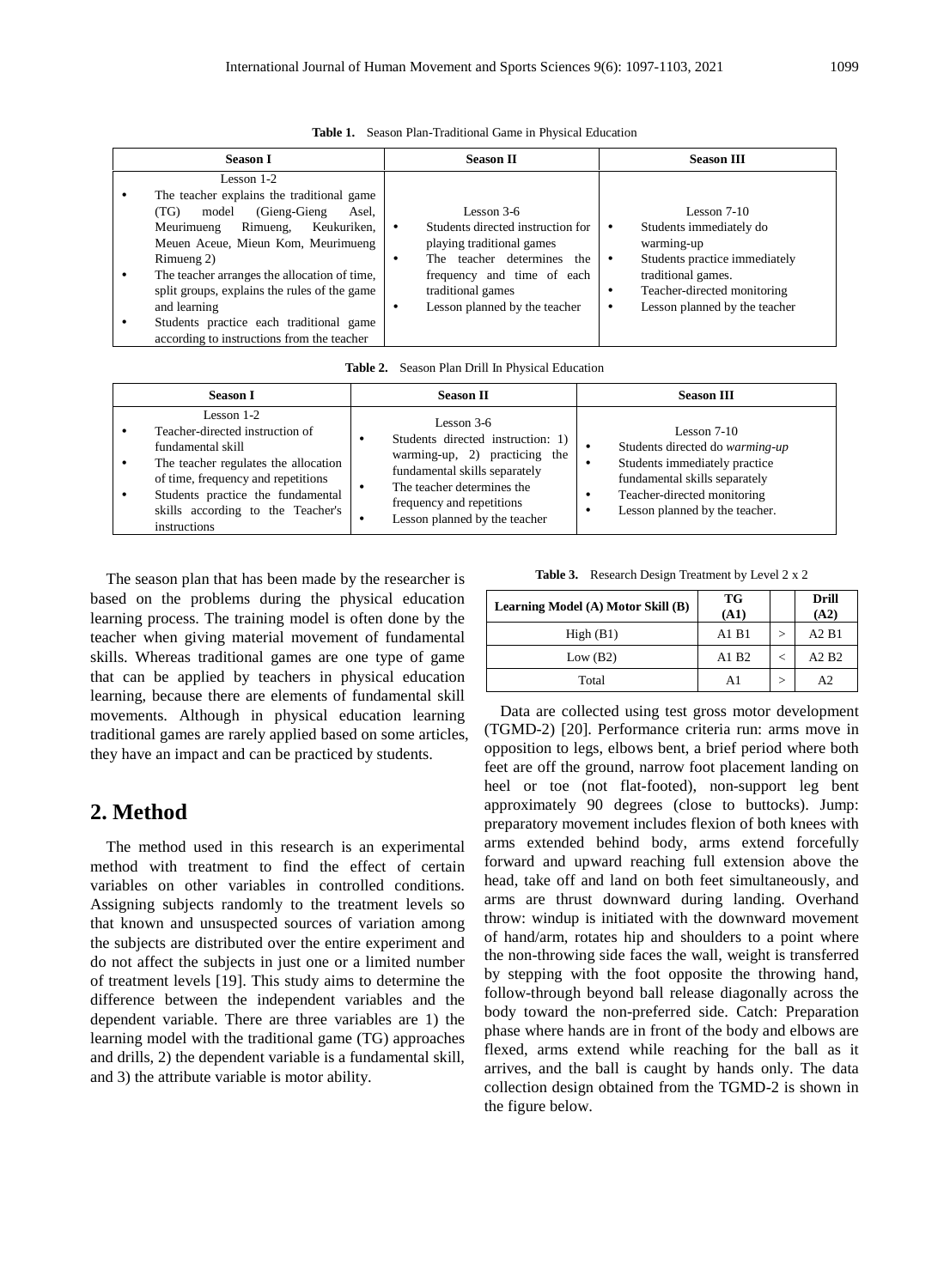

**Figure 1.** Diagram of Multiple-Indicators

The sample of this study was 40 students of elementary school aged 9-12 years old. The population was assigned to grade 4 to 6, amounting to 76 students from 2 elementary schools. The procedure for obtaining high and low groups in both models are: first, 27% of the total score; second, the order is taken from the highest score to the number of samples needed, the order is taken from the lowest score to the number of samples required, and the intermediate score between the highest score and the lowest score are eliminated.

### **3. Results**

In this study, four results will be presented to answer the hypothesis of the research design above. The first hypothesis answers the effect of the learning model on fundamental skills in elementary school. The second answer is that there is an interaction between the learning model, motor ability and fundamental skills. The third answer is that there is a difference between the traditional game and drill learning models on fundamental skills for students who have high motor abilities. The fourth answer is that there is a difference between the traditional game and drill learning models on fundamental skills for students who have low motor abilities.

**Table 4.** Anova 2 Ways

| <b>Source</b><br><b>Varians</b> | JK     | db | RJK    | ${\bf F}_o$ | $\mathbf{F}_{\text{tab}}$ |
|---------------------------------|--------|----|--------|-------------|---------------------------|
| Inter-A                         | 7,225  |    | 7,225  | 5,03        | 4,08                      |
| Inter-B                         | 11,025 |    | 11,025 | 4,62        | 4,08                      |
| Interaction<br>AВ               | 30,625 |    | 30,625 | 12,835      | 4,08                      |
| Inside                          | 85.9   | 36 | 2,386  |             | 1,79                      |
| Total                           | 134,78 | 39 |        |             |                           |

#### **1. Differences inter-A**

There are differences in fundamental skills between students who learn with traditional game models and drill with grades  $F_0$  (A) = 5,03 >  $F_{tab}$  4,08. The one-party test is calculated by formula t<sub>0</sub> (A)  $\sqrt{5,03}$  = 2,243 > t<sub>tab</sub> = 1,684 so that the traditional game learning model is higher than the drill applied to elementary school students. This means that the first research hypothesis has been tested.

#### **2. Interaction AB**

Based on the results of the analysis of variance, the value is obtained as follows:  $F_{\text{count}}$  interaction  $F_{o}$  (AB) =  $12,835 > F_{\text{table}} = 4,08$ . There is an interaction between the learning model and motor ability on the fundamental skills of students at elementary school. This means that the second research hypothesis has been tested. Table below will show an interaction diagram based on the calculation of Anova two ways.



**Figure 2.** Diagram Interaction

#### **3. Differences Y in the groups (A1B1 and A2B1) and (A1B2 and A2B2)**

Based on the summary of the results of the calculation of variance analysis, the values are obtained, as shown in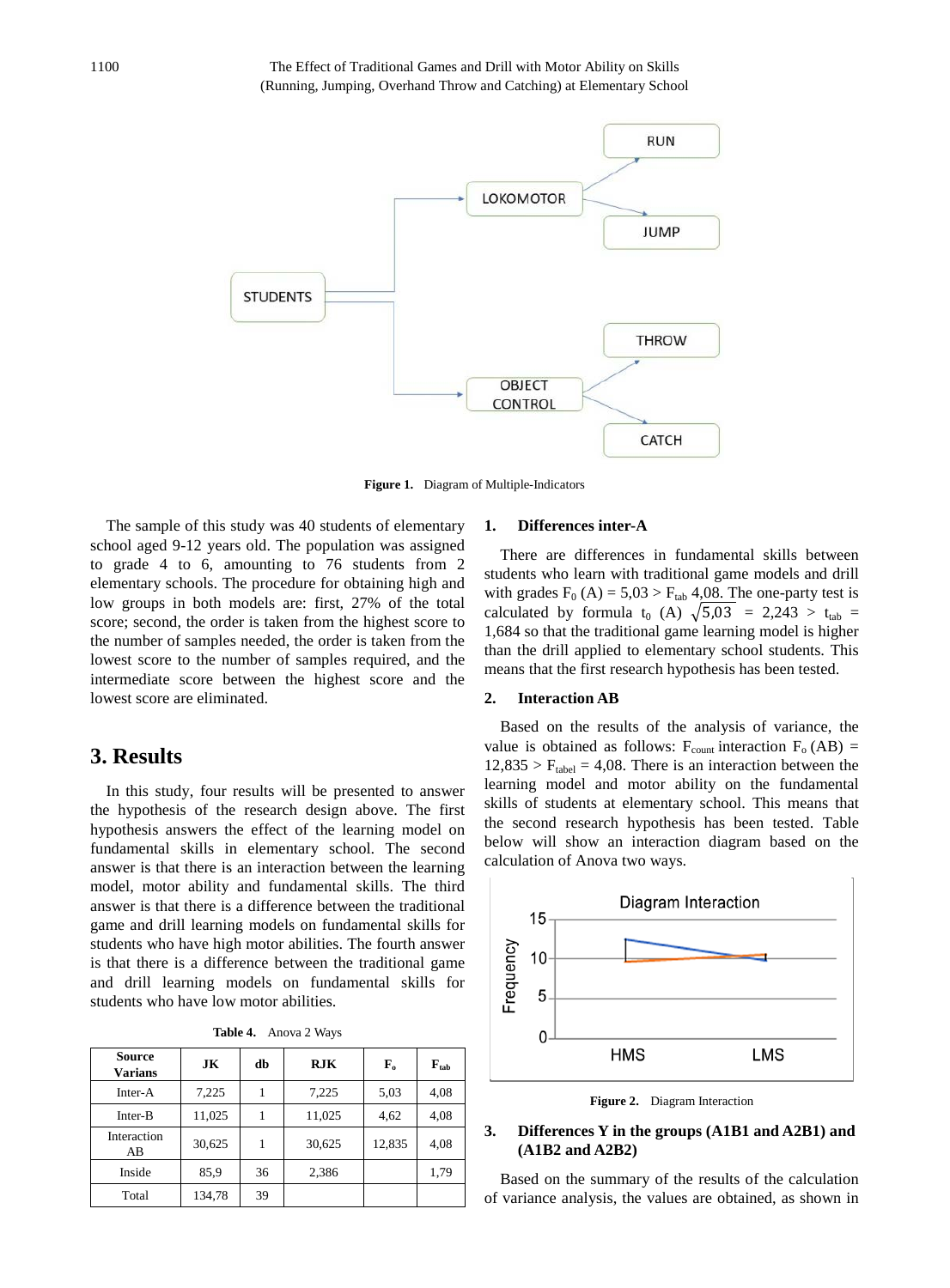the table below. An advanced analysis of variance with the t-Dunnet test is conducted to compare the high ability motor learning model group. The calculation of difference effect of the value fundamental skill results of each group with the complete learning model can be seen in table 5:

| <b>Statistic</b>         | <b>A1B1</b> | A2B1 | A1B2 | A2B2 | <b>Total</b> |
|--------------------------|-------------|------|------|------|--------------|
| n                        | 10          | 10   | 10   | 10   | 40           |
| $\Sigma Y1$              | 125         | 99   | 97   | 106  | 427          |
| $\Sigma$ Y1 <sup>2</sup> | 1013        | 1577 | 961  | 1142 | 4693         |
| $\Sigma y1^2$            | 100,5       | 82,1 | 20,1 | 18.4 | 221,1        |
| Ÿ                        | 12,5        | 9,9  | 9,7  | 10,6 | 10,675       |

**Table 5.** Analysis Statistic

Based on the research data, the average score of the fundamental skills of the traditional game group with high motor ability was 12.5 and the low motor ability group is 9.7. The average score for the fundamental skills of the drill group with high motor ability is 9.9 and the low motor ability is 10.6. The results of the statistic t- Dunnet test are shown in the table below.

**Table 6**. Hypothesis Statistic t-Dunnet

| Value                                 | (Se)  | եօ    | t <sub>table</sub> |
|---------------------------------------|-------|-------|--------------------|
| $\bar{Y}_{11}$ - $\bar{Y}_{21}$ = 2,6 | 0.477 | 5,448 | 1,684              |
| $\bar{Y}_{22}$ - $\bar{Y}_{12}$ = 0.9 | 0.477 | 1,886 | 1,684              |

Based on the results of the statistical test t-Dunnet A1B1 and A2B1, it is obtained that data  $t_0$  5,448 >  $t_{table(0.05:10)}$  1,684. This means that the fundamental skills of students with traditional game learning are higher than the drill for high motor abilities. The A2B2 and A1B2 values based on the statistic test t-Dunnet obtained that data  $t_0$  $1,886 > t_{table(0,05:10)}$  1,684. This means that the fundamental skills of students with drill learning are higher than traditional games for low motor abilities. The third and fourth hypotheses of this study have been tested.

## **4. Discussion**

In the first and second lessons the teacher explained 6 traditional game models, set time allocations, split the groups and explained game rules. Students practice each traditional game according to instructions of the teacher. In the third lesson, the students immediately did a warm-up and immediately practiced traditional games with a set time for each game. In the fourth lesson the students were getting used to physical education learning by practicing some traditional games, until the seventh lesson the students' fundamental skills began to improve. Traditional game of physical and motor fitness (agility, speed, balance, and reaction time) should be improved to give information to assist stakeholders such as physical education teacher [21]. Seeing from the development of better student skills until the tenth lesson it can be

recommended that traditional games should be effective and be used in physical education learning in elementary schools. The traditional game-based outdoor learning module that is produced affects the development of prosocial behavior of young children [22].

The implementation of the drill model in physical education learning at the first and second lesson of the teacher explains the material for fundamental skills, and set the time allocation, sets and repetitions each exercise material for running, jumping, overhead throw and catch. Students practice fundamental skills according to instructions of the teacher. In the third to sixth lesson the teacher determines sets and reps for each fundamental skill exercise (running, jumping, overhead throw and catch). The lesson plan is made by the teacher and students practice directly. The importance of including coach education protocols within the design of seasons of Sport Education concerning student coaches' instructional preparation [23]. In the 7th to 10th lesson, the teacher saw the development of student's skills, and in fact the fundamental skills were better than before. Physical education methods course and randomly assigned to teach a 15-lesson unit using Sport Education or skill-drill-game approach [24]. Even though their skills have improved, some students are not happy with the practice learning model because the learning is repetitive, which makes them bored. PE teacher who got inspired by a traditional game that was proposed in winter to a group of troublemakers as an alternative to the boring calisthenics [25]. PE teachers should take into account the effect that different activities may have on student's enjoyment level when designing and delivering their teaching units [26].

Based on the data obtained, it shows that overall, the traditional game learning model (TG) has a better effect than the drill learning model on students' fundamental skills. It can be recommended that traditional game learning strategies can be applied in physical education learning in elementary schools to improve fundamental skills. But several considerations must be made by the teacher, for example, learning material should be adjusted to traditional game designs, competitive games that can be played by all students should be chosen, and the tools used should be safe for students. PE teachers are therefore faced with a major challenge. In addition to introducing activities to improve students' emotional education, they must also seek to use activities that will create gender identities that are more in line with each student's wishes [27].

For students who have the high motor ability, the data obtained shows that the traditional game learning model has a better effect than the drill learning model on fundamental skills. For students who have low self-confidence, the data obtained shows that the drill learning model has a better effect than the traditional game learning model on fundamental skills. The two learning models have different effects on students'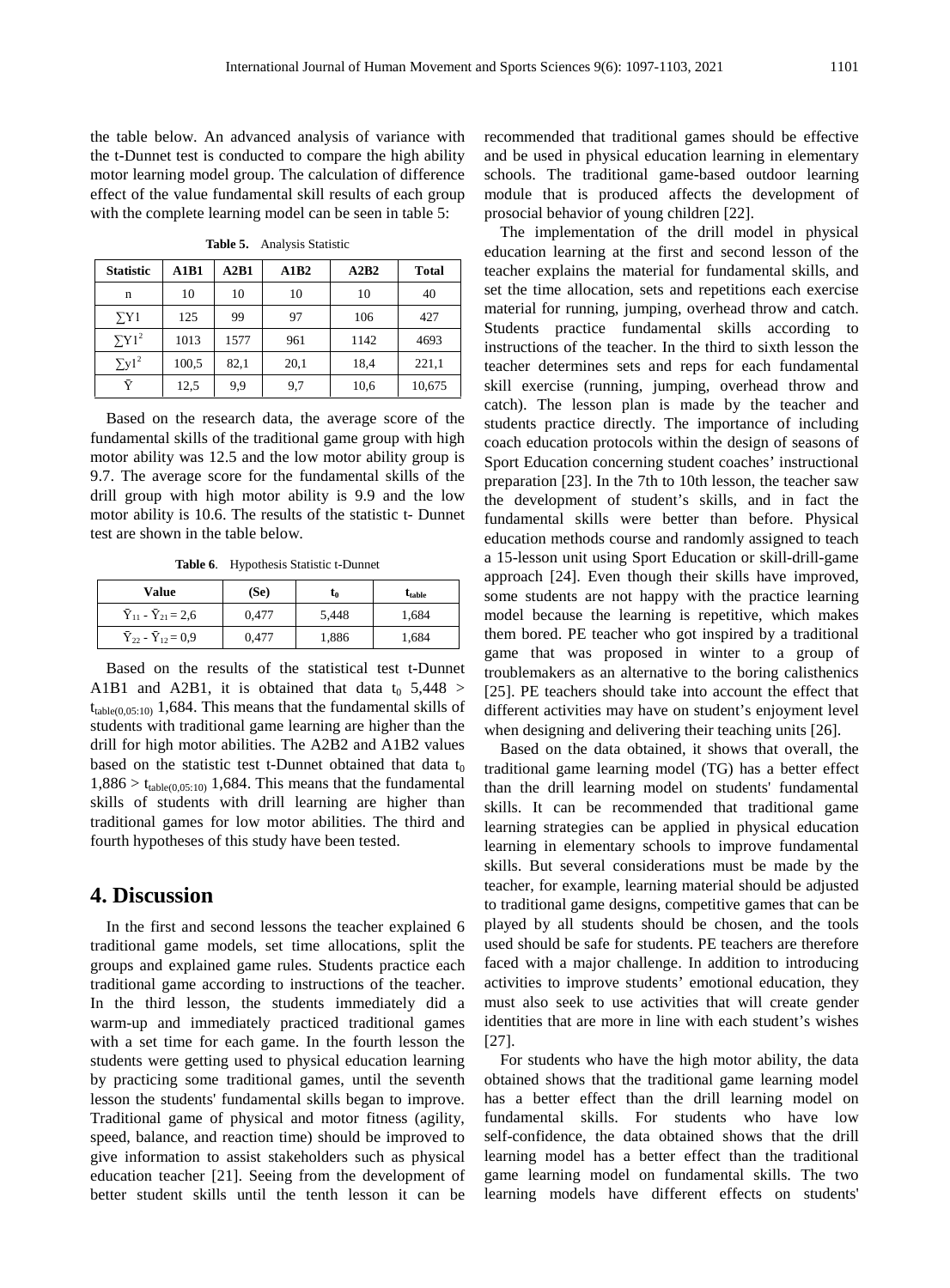fundamental skills. When connected with motor ability, in the group of students who have the high motor ability, it turns out that the traditional game learning model is better than a drill. Meanwhile, in the group of students who have low motor ability, it turns out that the drill learning model is better than traditional games. Effective games teaching session should consist of a visual demonstration of the 'ideal' performance model, repetitive practice of the model using isolated drills with corrective feedback by the teacher, before the playing of the actual game [28].

# **5. Conclusion**

Based on the data analysis of hypothesis testing and the results of the research discussion that has been described above, it can be concluded that:

- 1. Overall, there is a difference between the traditional game and drill learning models to improve the fundamental skills of students at elementary school.
- 2. There is an interaction between the traditional learning model of games and drill with motor abilities on the fundamental skills of students at elementary school.
- 3. For students who have high motor ability, traditional games have a better effect than drill learning.
- 4. For students who have low motor ability, the drill learning model has a better effect than the learning model of traditional game. Students with the drill method will improve their skills faster, but there is no sense of competitiveness and cooperation between students during PE learning.

It can be concluded that the learning model of traditional games and drill can be applied in physical education learning to improve the fundamental skills of students at elementary school. The teacher can also choose several types of traditional games to be applied according to the needs of students in each lesson. In the future, it is hoped that traditional games can be developed by teachers or other researchers so that new types of games will emerge, which can be practiced by students and applied in physical education learning in schools.

## **Acknowledgments**

Researchers thank the students and teachers of the primary school 2 Tijue Pilot and Iqra Sigli who were participants in this research. The research team also helps in analyzing data and providing suggestions so that the research carried out is beneficial for the development of physical education learning in schools. I realize that this research still has shortcomings so that in the future it can be improved by re-conducting research on different samples and adding several types of exercise, so that the

impact of fundamental skills on mastery of certain sports skills will be known.

# **REFERENCES**

- [1] K. Petrie and J. Clarkin-Phillips, "'Physical education' in early childhood education," *Eur. Phys. Educ. Rev.*, vol. 24, no. 4, pp. 503–519, Nov. 2018, doi: 10.1177/1356336X16 684642.
- [2] A. Vasily, T. Fletcher, D. Gleddie, and D. Ní Chróinín, "An Actor-Oriented Perspective on Implementing a Pedagogical Innovation in a Cycling Unit," *J. Teach. Phys. Educ.*, vol. 1, no. aop, pp. 1–10, Feb. 2021, doi: 10.1123/jtpe.2020-0186.
- [3] F. S. S. Nobre, N. C. Valentini, and M. E. Rusidill, "Applying the bioecological theory to the study of fundamental motor skills\*," *Phys. Educ. Sport Pedagog.*, vol. 25, no. 1, pp. 29–48, Jan. 2020, doi: 10.1080/17408989.2019.1688772.
- [4] R. Marttinen, D. N. Daum, D. Banville, and R. N. Fredrick, "Pre-service teachers learning through service-learning in a low SES school," *Phys. Educ. Sport Pedagog.*, vol. 25, no. 1, pp. 1–15, Jan. 2020, doi: 10.1080/17408989.2019.16701 53.
- [5] N. McEvilly, M. Verheul, and M. Atencio, "Physical education at preschools: the meaning of 'physical education' to practitioners at three preschool settings in Scotland," *Phys. Educ. Sport Pedagog.*, vol. 20, no. 2, pp. 117–130, Mar. 2015, doi: 10.1080/17408989.2013.798407.
- [6] M. Kok, A. Komen, L. van Capelleveen, and J. van der Kamp, "The effects of self-controlled video feedback on motor learning and self-efficacy in a Physical Education setting: an exploratory study on the shot-put," *Phys. Educ. Sport Pedagog.*, vol. 25, no. 1, pp. 49–66, Jan. 2020, doi: 10.1080/17408989.2019.1688773.
- [7] N. Alyaa, A. Roslan, and B. Abdullah, "Differences in the Level of Children Gross Motor Skills Development in Silat, Taekwondo and Karate in Malaysia," *Int. J. Hum. Mov. Sport. Sci.*, vol. 8, no. 2, pp. 57–62, 2020, doi: 10.13189/saj.2020.080202.
- [8] D. Landi, "Toward a queer inclusive physical education," *Phys. Educ. Sport Pedagog.*, vol. 23, no. 1, pp. 1–15, Jan. 2018, doi: 10.1080/17408989.2017.1341478.
- [9] W. Smith, A. Ovens, and R. Philpot, "Games-based movement education: developing a sense of self, belonging, and community through games," *Phys. Educ. Sport Pedagog.*, 2021, doi: 10.1080/17408989.2021.1886267.
- [10] M. R. Dehkordi, "The Educational Impact of Traditional Games: the Role of Zurkhaneh Sport in Educating Children," *Int. J. Sport Cult. Sci.*, vol. 5, no. 3, pp. 134–139, Sep. 2017, doi: 10.14486/IntJSCS659.
- [11] B. Storey and J. Butler, "Complexity thinking in PE: Game-centred approaches, games as complex adaptive systems, and ecological values," *Phys. Educ. Sport Pedagog.*, vol. 18, no. 2, pp. 133–149, 2013, doi: 10.1080/17408989.2011.649721.